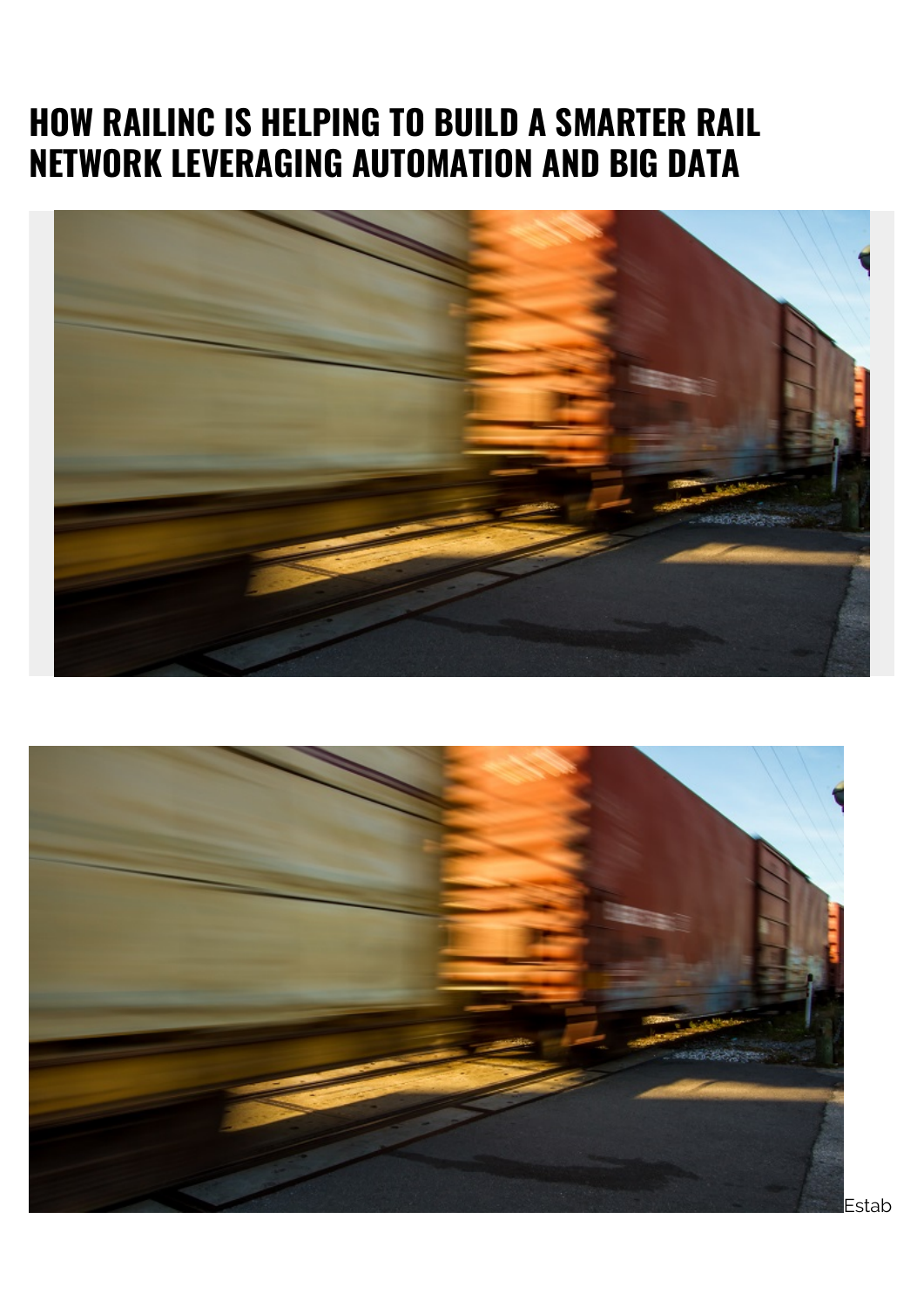lished in 1999 to provide IT services for the Association of American Railroads (AAR), Railinc is the railroad industry's most innovative and reliable resource for IT and information services. Today, as a wholly owned subsidiary of the AAR, Railinc supports business processes and provides business intelligence that helps the freight rail industry increase productivity, enhance operational efficiency, and increase their return on investment in assets.

In recent years, rail industry participants have recognized the opportunities big data presents. In response to the critical need for actionable data, we are working with Class I, short line, and regional railroads as well as other Railinc customers to capture huge volumes of data across diverse points in the rail network and help our customers:

- Track shipments across the North American freight rail network
- Achieve efficiencies around railcar repairs, car hire and other rail operations
- Monitor the health of equipment to ensure the safe movement of freight
- Better manage traffic to keep railcars moving

Railinc is now the largest, single source of real-time, accurate interline rail data for the North American railroad system. That data is empowering our customers to drive efficiency, manage costs, and improve the health of the North American rail network.

To continue meeting our customers' data needs, we've embraced big data and replaced a previous proprietary data warehouse with an open-source environment that offers greater flexibility at a lower cost. Two years ago, we began the move to Hortonworks Hadoop as the framework for storing, processing, and managing the massive volumes of data we handle today and support even greater data volumes in the future.

Control-M is a vital part of our big-data strategy. Railinc has used Control-M for 11 years to schedule and monitor complex batch processes across multiple platforms and applications. Control-M for Hadoop allows us to develop, schedule, and monitor Hadoop batch processes using the same familiar interface we use for our other workloads.

## **Big Data Brings Unprecedented Visibility**

The North American rail network is growing increasingly smarter as railroads implement advanced technology such as intelligent sensors positioned alongside tracks. These sensors provide data such as location and movement information that helps customers manage their fleets, track their equipment, view ETAs, efficiently coordinate the movement of millions of railcars and time the delivery of cargo down to the hour. Still, other detectors monitor the physical condition of rolling stock, enabling railroads and car owners to detect issues such as a bad brake or a wheel with a flat spot. These data enable Railinc to provide advanced warning to schedule repairs before a minor issue becomes a costly repair.

The volume is staggering. We're capturing data from more than 40,000 locomotives and 1.6 million railcars traveling across 140,000 miles of track. The data come from equipment belonging to 1,700 different rail car owners, 560+ local and regional railroads, and seven Class I railroads. Our data warehouse already contains 50 terabytes of data from disparate sources and we expect that volume to increase nearly 100% over the next few years.

Railinc industry applications leverage these data to enable customers to operate more efficiently and economically. Our car hire applications support activities around the fees charged and paid for